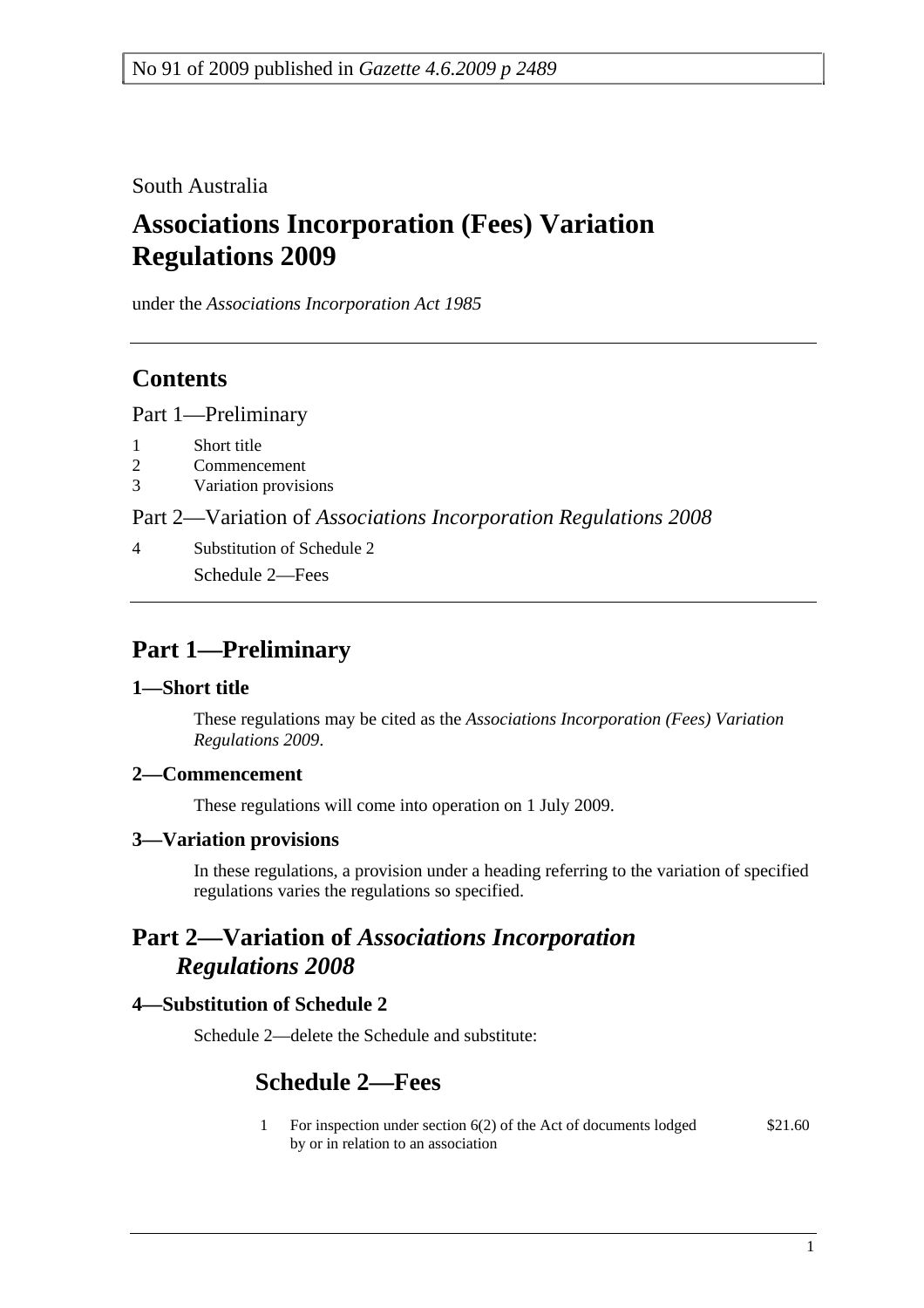| 2  | For the supply of an uncertified copy, or the supply of a copy of an<br>extract from, a document held by the Commission in relation to an<br>association (in addition to the fee payable under clause 1)—                                                                                                                               |          |  |
|----|-----------------------------------------------------------------------------------------------------------------------------------------------------------------------------------------------------------------------------------------------------------------------------------------------------------------------------------------|----------|--|
|    | (a)<br>for 1 page                                                                                                                                                                                                                                                                                                                       | \$4.70   |  |
|    | (b)<br>for each additional page or part of a page                                                                                                                                                                                                                                                                                       | \$1.20   |  |
| 3  | For the supply of a certified copy of, or the supply of a certified<br>copy of an extract from, a document held by the Commission in<br>relation to an association (in addition to the fee payable under<br>clause $1$ ) $-$                                                                                                            |          |  |
|    | (a)<br>for 1 page                                                                                                                                                                                                                                                                                                                       | \$21.60  |  |
|    | (b)<br>for each additional page or part of a page                                                                                                                                                                                                                                                                                       | \$1.20   |  |
| 4  | \$53.00<br>On lodging an application to the Commission (not being an<br>application for which a fee is specified elsewhere in the Schedule)<br>to exercise any of the powers conferred on the Commission by the<br>Act, or by those provisions of the Corporations Act 2001 of the<br>Commonwealth applied by the Act to an association |          |  |
| 5  | On lodging an application to the Minister to exercise any powers<br>conferred on the Minister by the Act                                                                                                                                                                                                                                | \$53.00  |  |
| 6  | On lodging an application for incorporation under section 19 of the<br>Act                                                                                                                                                                                                                                                              | \$156.00 |  |
| 7  | On lodging an application for amalgamation under section 22 of the<br>Act                                                                                                                                                                                                                                                               | \$156.00 |  |
| 8  | On lodging an application to register an alteration to rules under<br>section 24 of the Act (including an application to alter the name of<br>an association)                                                                                                                                                                           | \$53.00  |  |
| 9  | For the approval of the Commission of an auditor under<br>section $35(2)(b)$ of the Act                                                                                                                                                                                                                                                 | \$74.00  |  |
| 10 | On lodging a periodic return under section 36 of the Act                                                                                                                                                                                                                                                                                | \$74.00  |  |
| 11 | On submitting to the Commission for examination a draft<br>explanatory statement prior to its registration under the provisions<br>of the Corporations Act 2001 of the Commonwealth applied under<br>section 40A of the Act                                                                                                             | \$156.00 |  |
| 12 | On lodging an application for the approval of the Commission for<br>extension of period under section $41C(4)(a)$ of the Act                                                                                                                                                                                                            | \$55.00  |  |
| 13 | For consent of the Commission under section $43(1a)$ of the Act to<br>distribute surplus assets of an association on winding up among<br>members of the association                                                                                                                                                                     | \$74.00  |  |
| 14 | On lodging an application to deregister an association under<br>section $43A(1)$ of the Act                                                                                                                                                                                                                                             | \$109.00 |  |
| 15 | On making a request of the Commission under section 43A(5) of<br>the Act (in addition to the fee payable under clause 14)                                                                                                                                                                                                               | \$74.00  |  |
| 16 | On lodging an application to the Commission to exercise the<br>powers conferred by section 44A or 46 of the Act                                                                                                                                                                                                                         | \$74.00  |  |
| 17 | For an act done by the Commission—                                                                                                                                                                                                                                                                                                      |          |  |
|    | representing a defunct association or its liquidator under<br>(a)<br>section 44A of the Act                                                                                                                                                                                                                                             | \$74.00  |  |